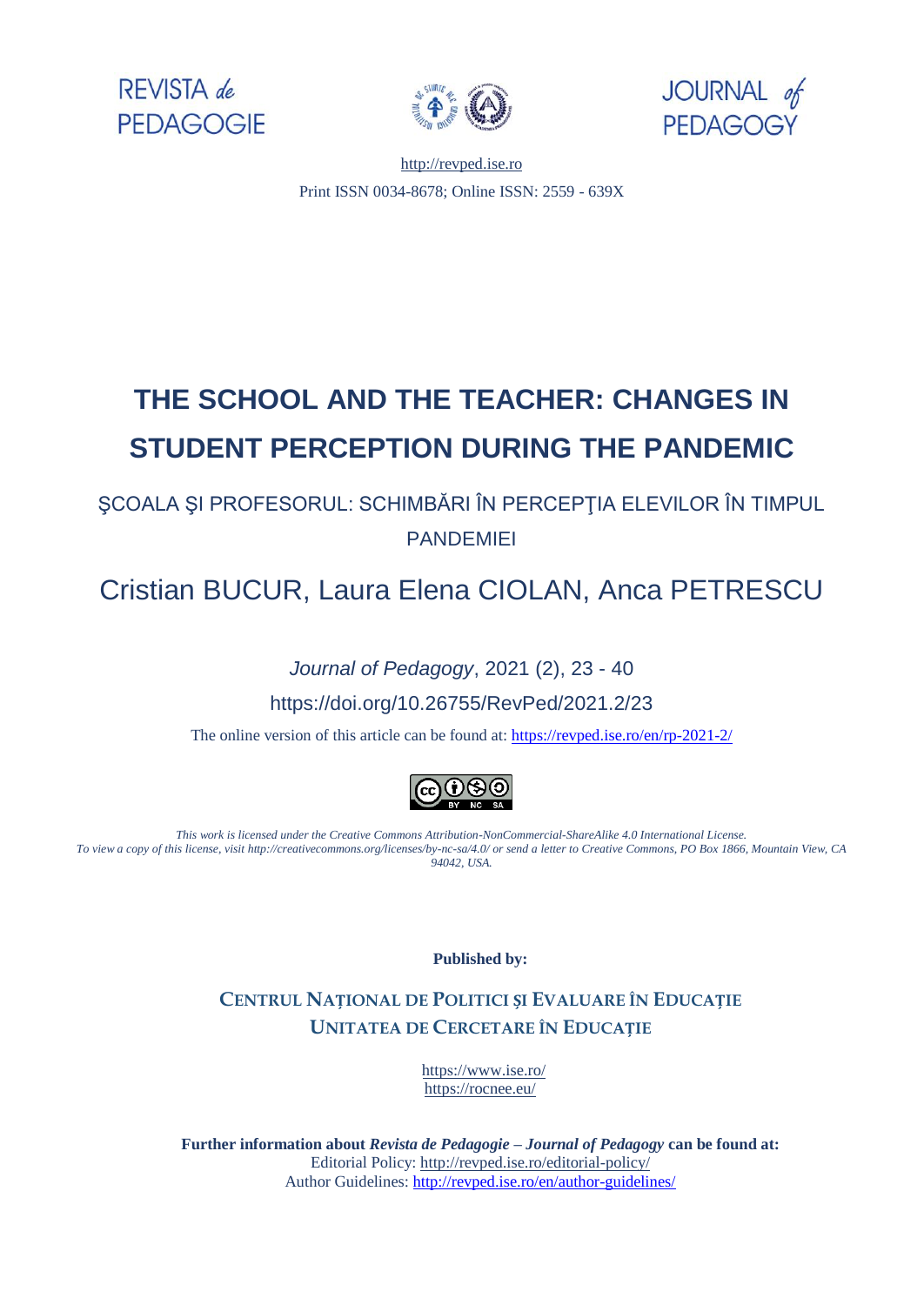*Revista de Pedagogie - Journal of Pedagogy,* 2021 (2), 23 – 40 https://doi.org/10.26755/RevPed/2021.2/23

# **THE SCHOOL AND THE TEACHER: CHANGES IN STUDENT PERCEPTION DURING THE PANDEMIC**

**Cristian Bucur\* Laura Elena Ciolan\*\* Anca Petrescu\*\*\***

University of Bucharest, Faculty of Psychology and Educational Sciences, Bucharest, Romania *cristian.bucur@fpse.unibuc.ro, laura.ciolan@fpse.unibuc.ro, anca.petrescu@fpse.unibuc.ro*

#### **Abstract**

The relationship between the learning environment and the learning behaviours has long been of interest in educational literature. When addressing the socioemotional stages, Erickson raises awareness of the psycho-social influence of school by way of diligence vs inferiority (Harwood et al., 2010), while Galos and Aldridge (2020) explore how designing a learning environment focused on student self-efficacy triggers statistically significant differences in 4 (out of 9) areas of analysis: fairness, task clarity, learning responsibility and task achievement.

The aim of the present study is to highlight the significance and the differences in the main student psychosocial representations of school and teachers before and during the pandemic, the latter being characterised by government-imposed restrictions as well as changes in the student-teacher interaction, both during the second school term of 2019-2020 and the two school terms of the academic year 2020-2021.

The areas we intend to explore are: overall attitude to school and student emotional

<sup>\*</sup> Lecturer, PhD., Teacher Training Department, Faculty of Psychology and Educational Sciences, University of Bucharest, Bucharest, Romania.

<sup>\*\*</sup> Senior Lecturer, PhD., Teacher Training Department, Faculty of Psychology and Educational Sciences, University of Bucharest, Bucharest, Romania.

<sup>\*\*\*</sup> Lecturer, PhD., Teacher Training Department, Faculty of Psychology and Educational Sciences, University of Bucharest, Bucharest, Romania. Corresponding author.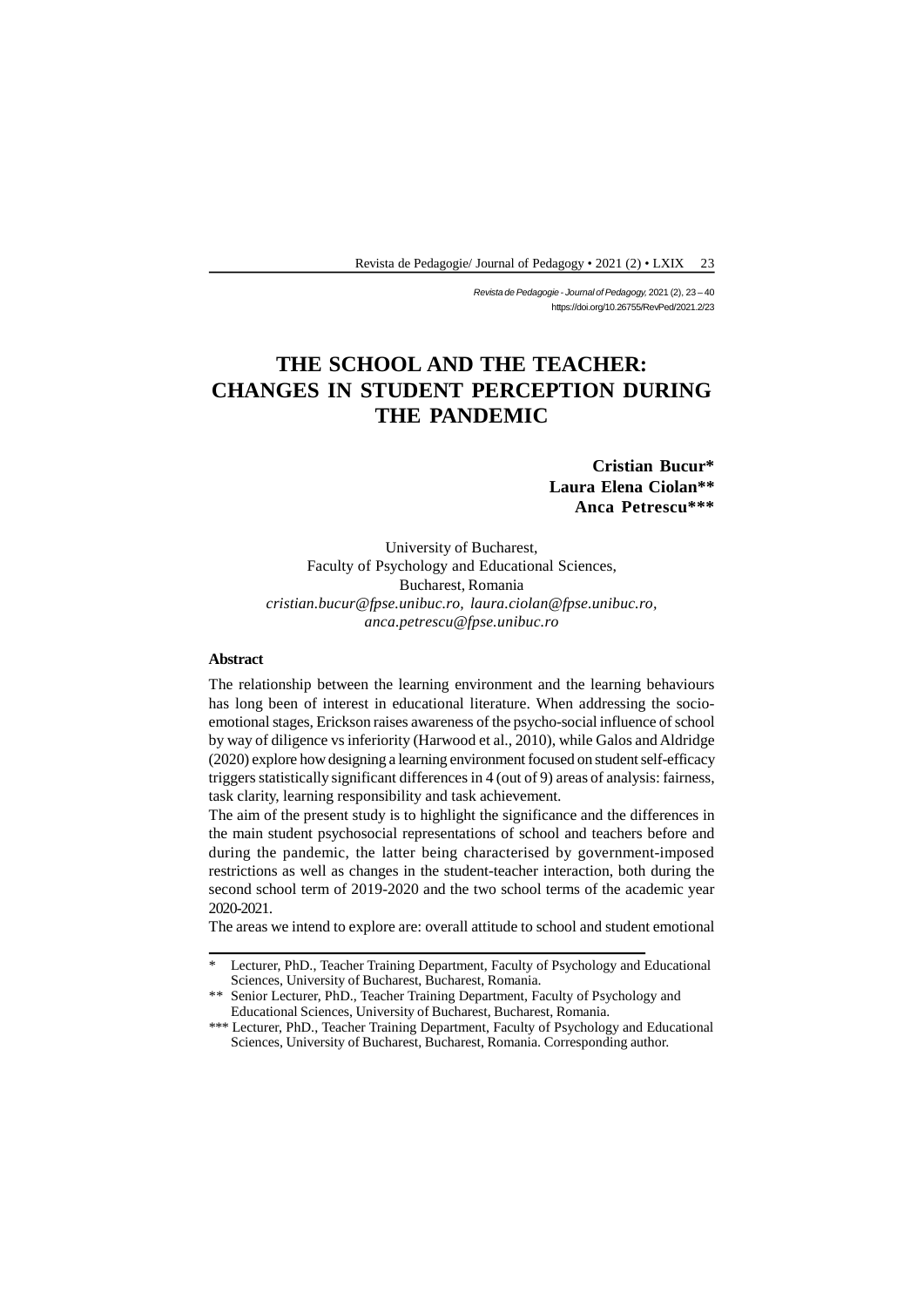states, the perception on teacher and peer relations, the perception on school as an organisation but also as a learning environment, the parents as a filter on schoolrelated perceptions, and the projective dimension on school life.

The resulting statistical analysis (both nonparametric tests for independent groups and correlation) reveals major changes in the student perception on school and teachers, which will require systematic future intervention, as well as an upgrade of educational strategies, considering that the approaches designed and applied during the pandemic proved unable to compensate for the changes brought about by the restrictions on learning.

**Keywords**: pandemic, perception, school, student, teacher.

#### *Rezumat*

*Rela ia dintre mediul educa ional i comportamentele de înv are constituie o preocupare activă a studiilor de specialitate. Dacă Erickson, în stadialitatea socio-emo ional*, ne sensibilizeaz asupra influen ei de natur psiho-social a *colarit ii prin sentimentul de sârguin versus inferioritate (Harwood et al., 2010), Galos şi Aldridge (2020) evidenţiază modul în care crearea unui mediu* educa *ional focalizat pe o cre tere a percep iei autoeficien ei în înv are din partea elevilor genereaz diferen e semnificative statistic pentru 4 (din cele 9) dimensiuni investigate: echitate, claritatea sarcinilor, responsabilitatea înv*ii *i* orientarea c tre sarcin.

La rândul s u, lucrarea de fa urm re te s reliefeze semnifica ia *i diferen ele principalelor reprezent ri psihosociale legate de coal i cadrul didactic în perioada prepandemică versus cea pandemică, ultima fiind caracterizată de* restric *iile i modific rile de interac iune stabilite de guvern, care au afectat direct semestrul al II-lea al anului şcolar 2019-2020 şi ambele semestre ale anului 2020-2021.*

*Dimensiunile vizate în studiul nostru sunt: st rile afective generale i atitudinea globală faţă de şcoală, percepţia relaţiei cu ceilalţi colegi, percepţia relaţiei cu profesorul, percep ia colii ca institu ie i cl dire, p rin ii ca filtru al percep iilor faţă de şcoală, dimensiunea proiectivă asupra vieţii de şcolar.*

*Rezultatele analizei statistice (atât diferen neparametric, cât i corela ii) ne determin s afirm m c schimb rile produse în percep ia asupra colii i cadrului didactic sunt majore i vor impune pe viitor atât o interven ie sistematic, cât i o actualizare a strategiilor educa ionale, în contextul în care cele deja dezvoltate i aplicate în perioada pandemic* nu au putut compensa modific rile produse de *restric iile de desf* urare a colii.

*Cuvinte-cheie: elev, pandemie, percep ii, profesor, coal.*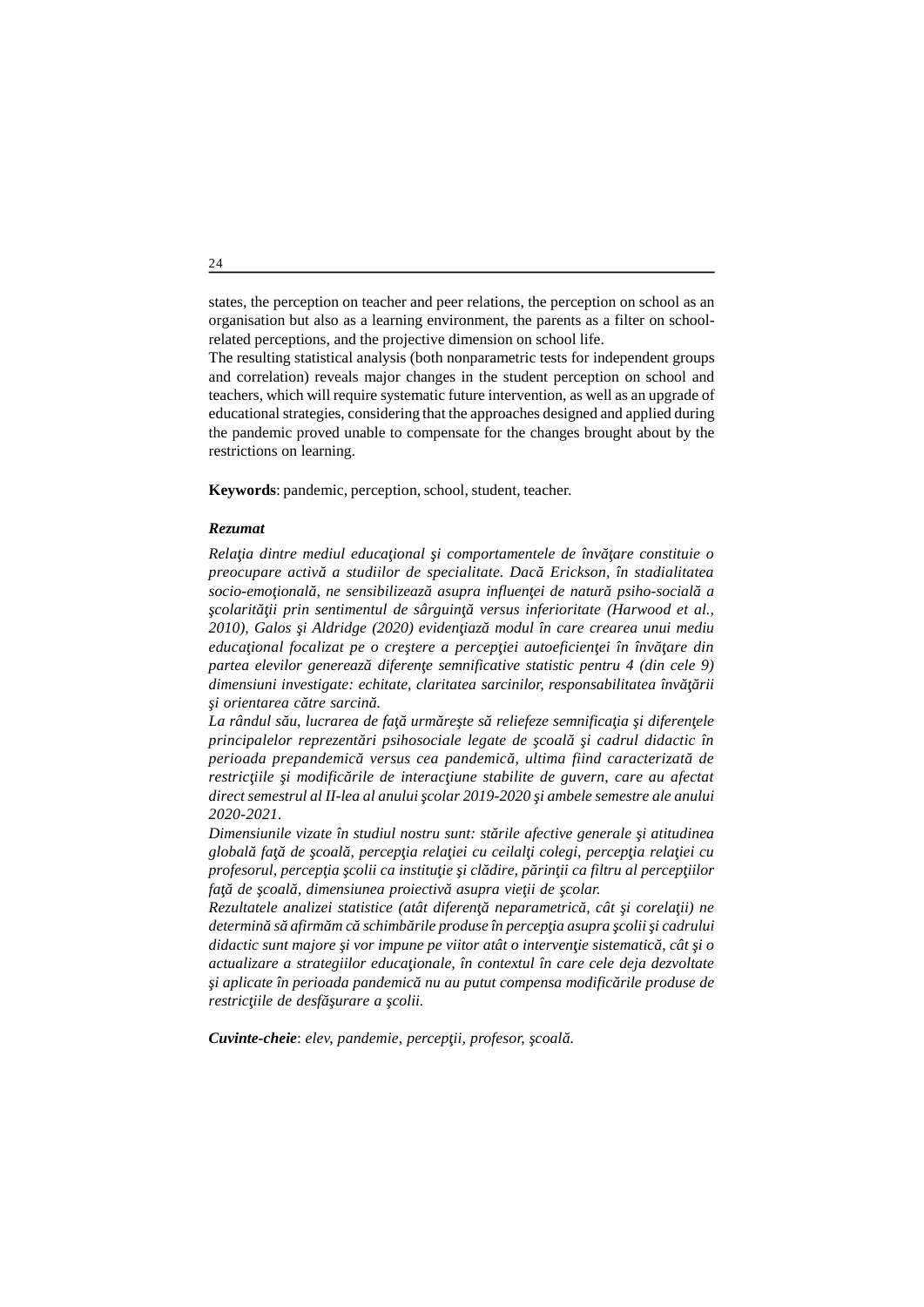## **1. General background**

The changes that took place in education as a result of the Coronavirus pandemic have triggered multiple, multi-level effects, and have become a recurrent topic in academic writing and research, particularly in what concerns the relationship between online learning on the one hand, and student well-being, learning quality, educational methodology and appropriateness of content and evaluation forms on the other hand (Barnett & Jung, 2021; Onyema et al., 2020; Pokhrel & Chhetri, 2021; Tsolou et al., 2021).

Faced with difficult choices, the decision-makers had to take on a crucial role in supporting the education provision and to look for the most effective action plans to address the varied challenges of such a large-scale crisis. Currently, the main objective has to do with minimizing the pandemic harm on schools (Saavedra, 2020) and, at the same time, with rebuilding resilient education systems that would be able to restore the safety and confidence in the capacity of education for regeneration for all teachers, students and their families (UNICEF, 2021).

The present context facilitates in-depth exploration and comparative analysis of all cognitive, psycho-social and emotional strata of education before and during the pandemic, with a focus on the changes brought about by the move towards online schooling.

What has changed and to what extent in the student perception of school and teaching staff? How do they see themselves in relation to the school environment and actual space? Has the tendency to digitalize education impacted significantly the overall attitude of learners towards the purpose and importance of school? Can our students (still) feel good in a school setting?

## **2. Research methods**

From this point of view, the starting point of the present study was the pandemic as the background against which education has taken place for over a year and a half. The data was collected both before and during the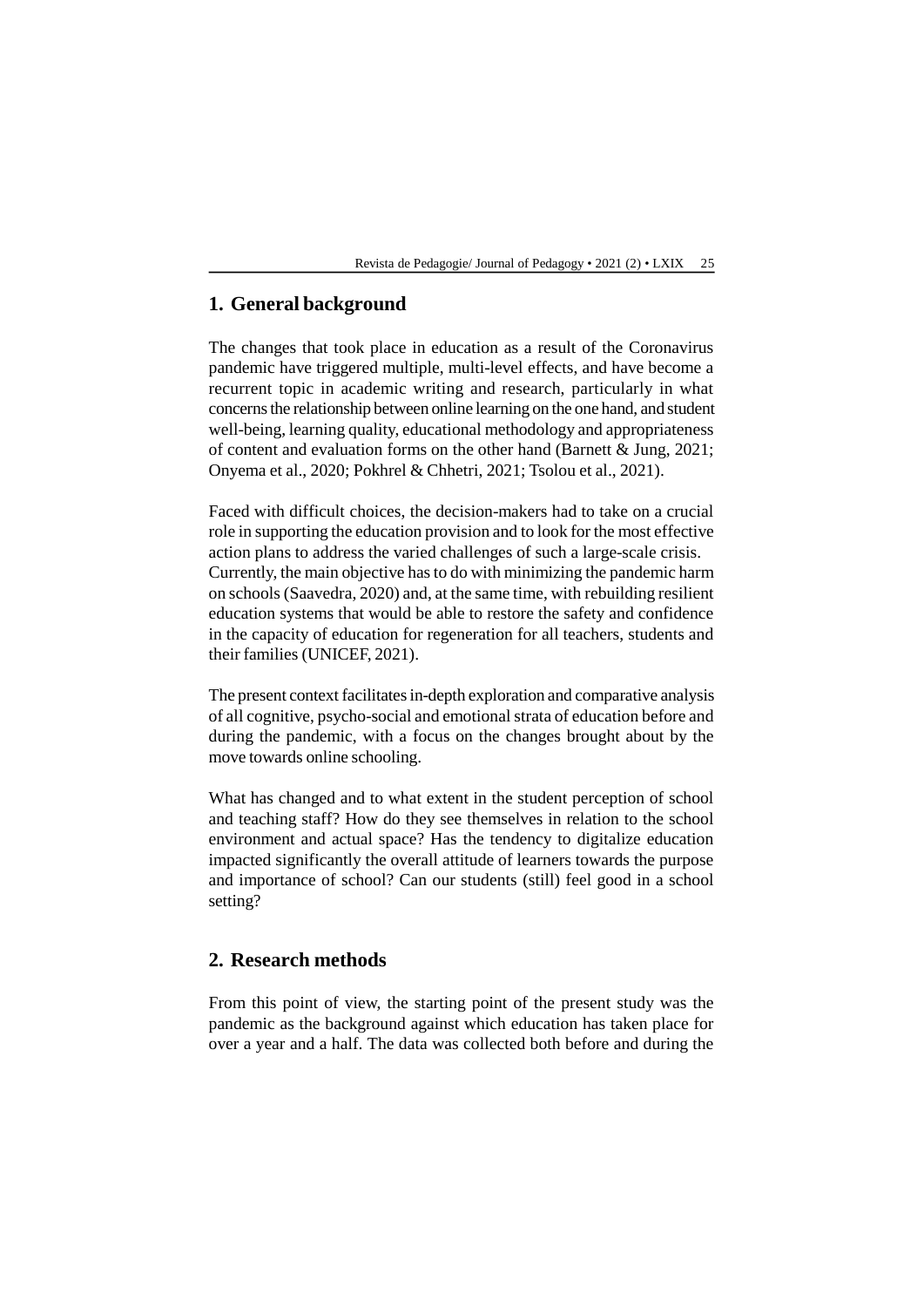SARS-CoV-2 Coronavirus outbreak, which brought major changes in the global lifestyle and significantly impacted the education systems worldwide.

#### 2.1. Hypotheses

In our research, we presumed that there are significant differences in the making of teacher representation based on student age, gender, as well as on-site (pre-pandemic) versus on-line learning in pandemic time (as imposed by government restrictions in March 2020). Taking all this into account, our working hypotheses were as follows:

- Teacher representation changes significantly based on student age and gender.
- The psycho-social representations of school are different before and during the pandemic.

As such, we established that our **independent variables** would be *the age* and *gender* of students as well as the *nature of* their *learning experience before and during the pandemic* (further referred to as "2020"), while the **dependent variable** would be the *two-fold representation of teacher and school*.

#### 2.2. Research tools

The research tool for data collection was an opinion survey conducted online, using the Google Form application. The questionnaire was structured on 6 different aspects of school and teacher representation: the overall student emotional states and attitude towards school, the students' perception on teacher and peer relations, the students' perception of school as both an organisation as well as a building, parents as a filter of students' perception on school, the projective dimension on school life. We elaborated between 3 to 8 items for each of these peculiar aspects, while the student relationship with their teachers and schools was comprised of 6 open-ended questions:

- a. Which is the most important thing that you feel you learned in school?
- b. Do you feel understood by your teacher?
- c. If anything bad happens to you at school, who do you tell first?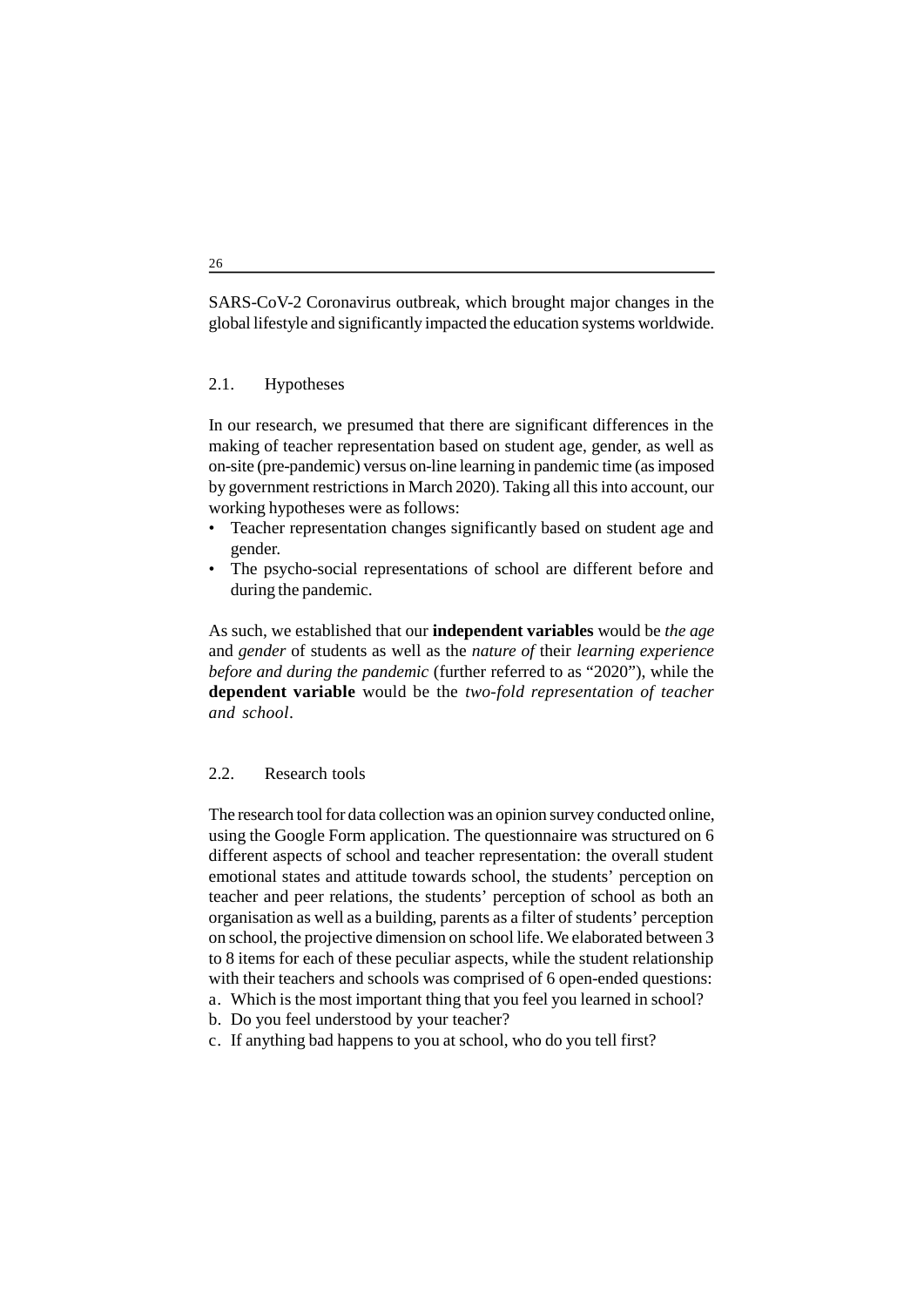- d. If you could spend more time at school with your teacher(s), how long would that be and what activities would you like to do?
- e. What should your teacher do so that you are happier at school?
- f. What should your classroom be like so that you are happier at school?

In the present study, we focused exclusively on responses to these 6 openended questions, which are meant to explore the relationship between child or adolescent and both school and learning, typically mediated by teachers. The other aforementioned 5 dimensions were not taken into account for the analysis.

The answers were provided directly by students, as confirmed by the teachers and parents who volunteered to take part in this research, as effective intermediaries between the questionnaire and its actual respondents.

#### 2.3. Target group

The questions were answered by Romanian primary and secondary school students, across ages and genders. All the respondents had equal access to online education, in accordance with the emergency measures and the official regulations implemented by the Ministry of Education. After discarding errors and incomplete answers, we ended up with a final number of 793 participants, distributed unevenly into two different groups: pre-pandemic (before March 2020) and pandemic (after March 2020), and sharing the following characteristics:

| Age<br>$5 - 7$<br>years | Age<br>years | Age 1<br>$9-12$<br>years | Age<br>years | Age<br>$13-14$   15-16<br>years | Age<br>16-18<br>years | Female | Male | <b>Before March</b><br>2020 | After March<br>2020                    |
|-------------------------|--------------|--------------------------|--------------|---------------------------------|-----------------------|--------|------|-----------------------------|----------------------------------------|
| 327                     | 77           | 267                      | 61           | 16                              | 45                    | 368    | 425  | 297                         | 496<br>$(193 F, 104 M)$ (175 F, 321 M) |

Ages were grouped based on development traits, anticipating the presumed differences in perception of school and teacher from one age to another. The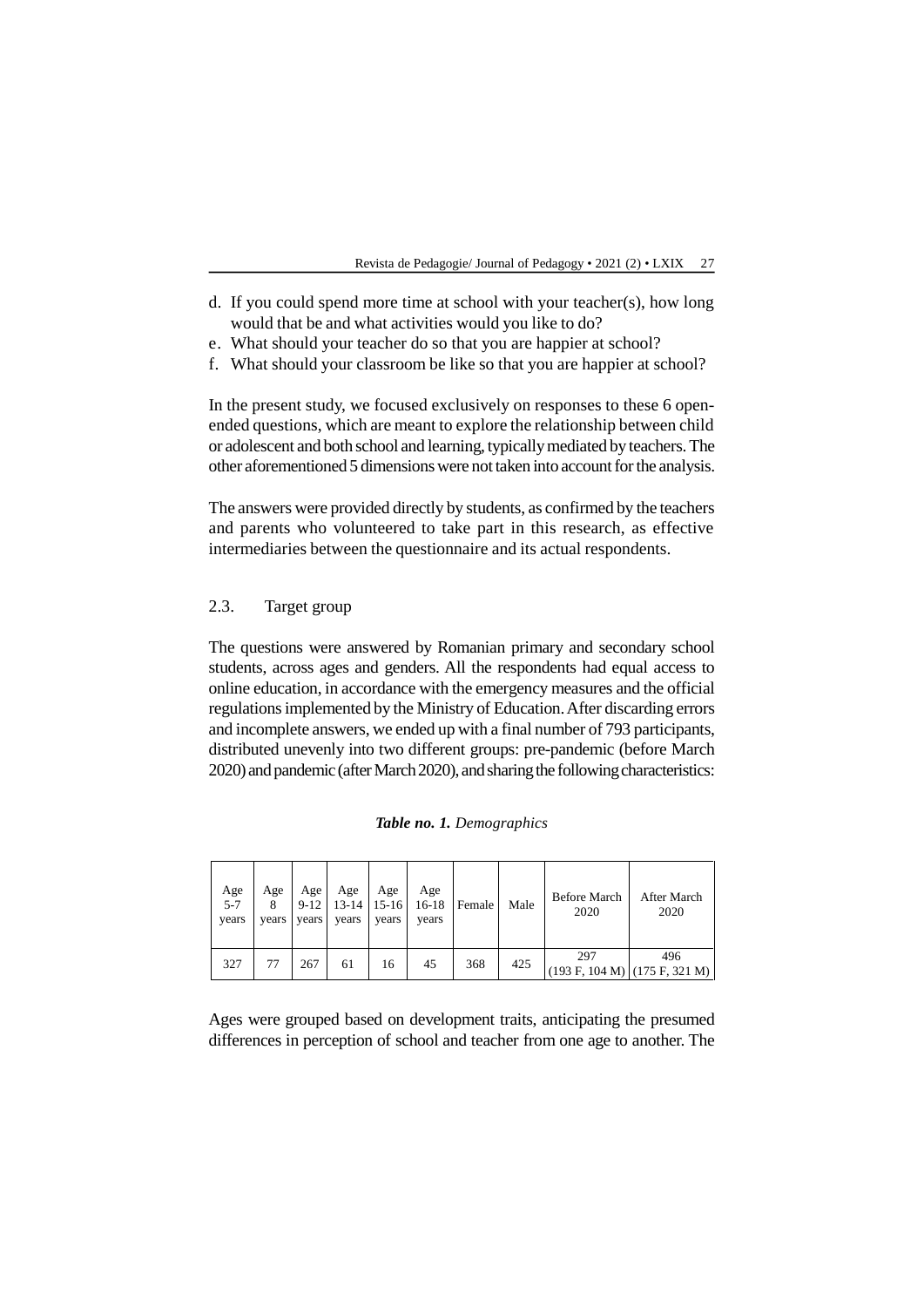grouping criteria is also relevant from the class level point of view (e.g., 5 to 7 years-olds are in Reception class and 1st grade, taking the first steps into formal schooling), which is consequently related to the teacher, the experience within the group, the specific learning mechanisms and the type of educational activity. However, the investigated lot should not be considered a sample due to the lack of systematic criteria of description and the volunteer-based data collection.

# **3. Findings and results**

To begin with, the data analysis involved a qualitative answer analysis as well as generating the categories of psychological significance in the openended answers. These categories were coded and analysed by descriptive and inferential analysis, for each of the 6 items.

The analysis started off with the potential statistical significance of group differences (based on the independent variables and the groups established within them) and was concluded by a descriptive stage, where psychological significance was added to the findings.

## 3.1. Inferential analysis

Based on data specificities, we used nonparametric tests for our inferential analysis, in particular the Kruskal-Wallis test, which was proposed by the preliminary data analysis by Statistical Package for the Social Sciences (SPSS). The cut-off test significance was 0.05. Not all items provided statistical differences and not on all independent variables. The table below describes only the items where statistical analysis rejected the null hypothesis:

| Independent Variable – Item | Item a. | Item b. | Item c. | Item d. | Item e. | Item f. |
|-----------------------------|---------|---------|---------|---------|---------|---------|
| Gender                      | >0.05   | 0.04    | 0.05    | >0.05   | >0.05   | >0.05   |
| Age                         | 0.00    | 0,00    | 0,00    | >0.05   | 0.02    | 0.00    |
| Pre-pandemic – pandemic     | 0.00    | 0.00    | 0.00    | >0.05   | 0.00    | >0.05   |

*Table no. 2. Items and Variables with statistical difference*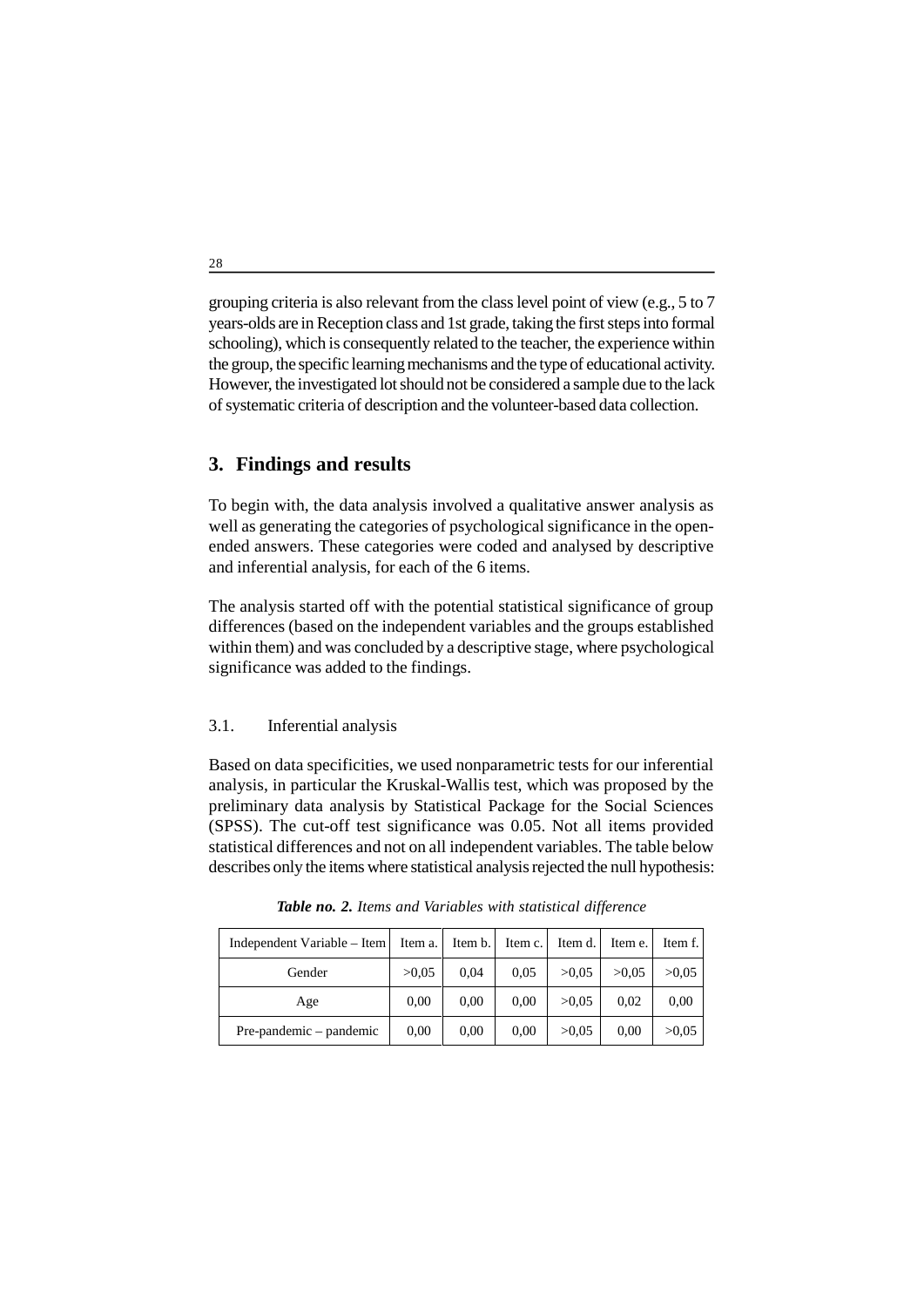As shown in the table, the variables with the biggest differences were age and pandemic-related. The gender variant was statistically significant for only two items:

- *Do you feel understood by your teacher?*
- *If anything bad happens to you at school, who do you tell first?*

This first glimpse at results highlights a few initial findings: firstly, that some variables prove more *productive* in discriminating the changes in how students perceive teachers; these variables are age and pandemic – "2020". It turns out that gender differences only impact to a small extent the representation of student-teacher relations, despite the fact that gender representations are in full development at the ages under analysis.

A major discrimination criterion is undoubtedly **age** itself, as an expression of development significance at family, social and socio-educational level. This suggests that the impact of student-teacher relations varies wildly from one age group to another, which needs to be analysed further in terms of the psychological relevance it displays.

The second very *productive* independent variable – **the pandemic "2020"** – enables us to put forth the finding that the new types of learning activities – other than face to face and most of them changed into online learning – have led to significant changes in the representations of school and teacher. Additionally, if we take into account the relatively short time span of this variable enacting change (approximately 6 months), we can notice the unexpected influence on children and adolescents of the ways learning activities are organized and delivered.

The fact that gender, as an independent variable, discriminated so low between the items suggests that the changes and their impact did not rely on whether a student was a boy or a girl; the adaptive resources of both were just as easy (or hard) to permeate. In other words, representations of teachers differ only slightly depending on gender, and the student-teacher relationship is perceived as being as supportive and significant for both male and female students; it is what ensures an integrated, overall development and leads to similar educational achievements, without the hindrance of potential gender discrimination.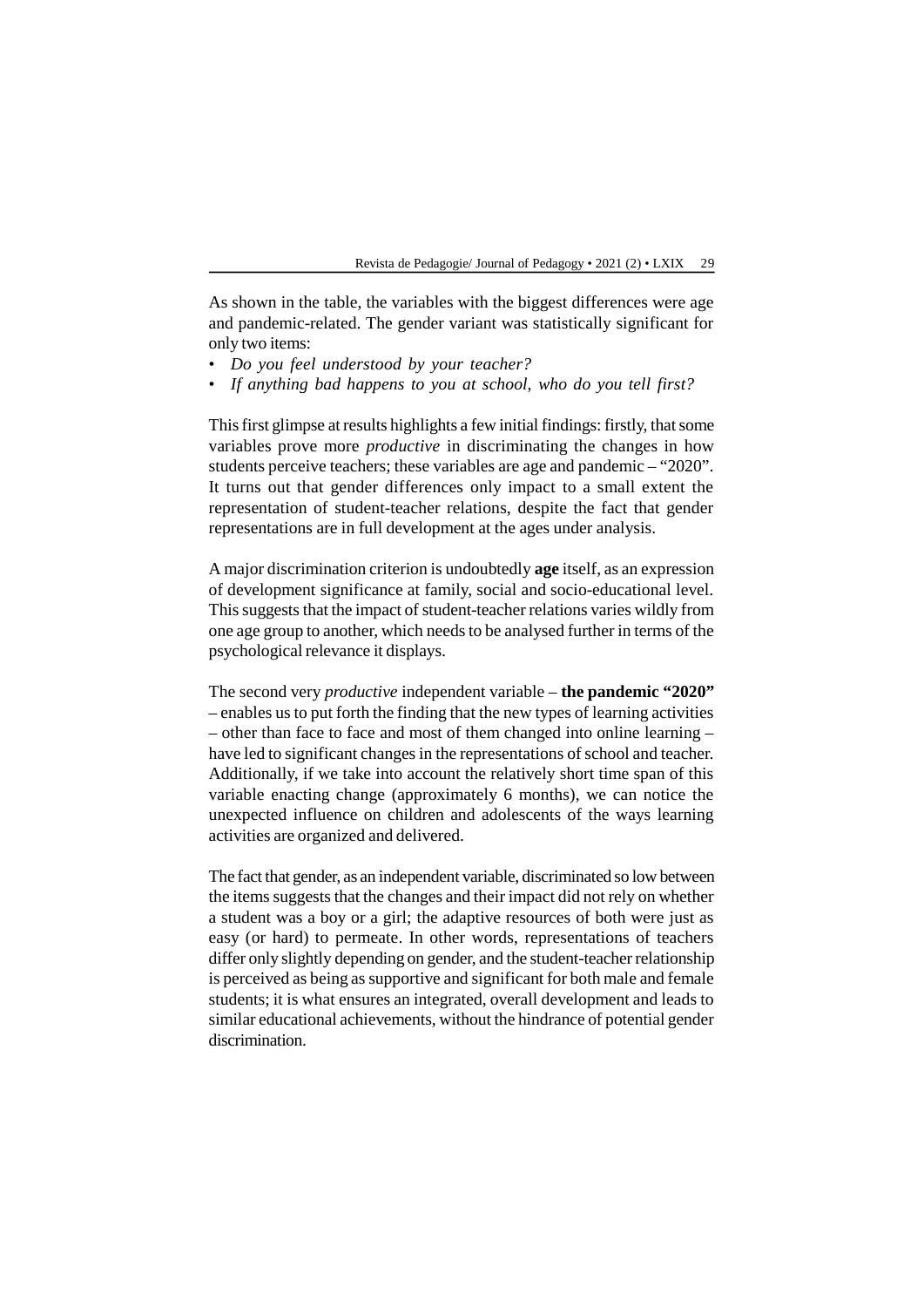The variable relating to the pandemic – "2020" – does not seem to discriminate at all between the categories of time and activities spent afterschool (item d.), nor does it impact the way the classroom should look like (item f.) This is particularly interesting as it encourages us to notice that the willingness of students to spend additional time with their teachers is not at all connected to the changes in representations that the move online brought about. Similarly, the significance of the classroom for the student is not overwhelmingly influenced by the shift to online learning.

Moreover, neither does the **age variable** influence the student's willingness to spend additional time with their teacher in school, after class. The difference between the representation of school and teacher, and the representation of after-school and teacher is inconsistent for the student: the school seems to be an all-encompassing concept, while everything else is probably an administrative issue (connected to time, for instance) or a relational one (teacher-student).

## 3.2. Qualitative analysis

Qualitatively, we have analysed the categories of results per item as percentages, so that the effects of participant differences are reduced. Any differences highlighted in each answer category will be in excess of 10%.

### *3.2.1. Item a. Which is the most important thing you feel you learned in school?*

The answers to this item varied substantially: answers that mentioned writing and reading were twice as many (26%) as those mentioning mathematics (11%). In between we can find those referring to social and relational development (18%). Moreover, the differences in percentage are extremely relevant, depending on the variable categories:

- Learning reading and writing, as well as mathematics, scores as the most important gain for over 70% of students aged 8-12, but barely achieves an overall of 10% for ages 13-19.
- Students aged below 7 are highly aware of drawing and generally artistic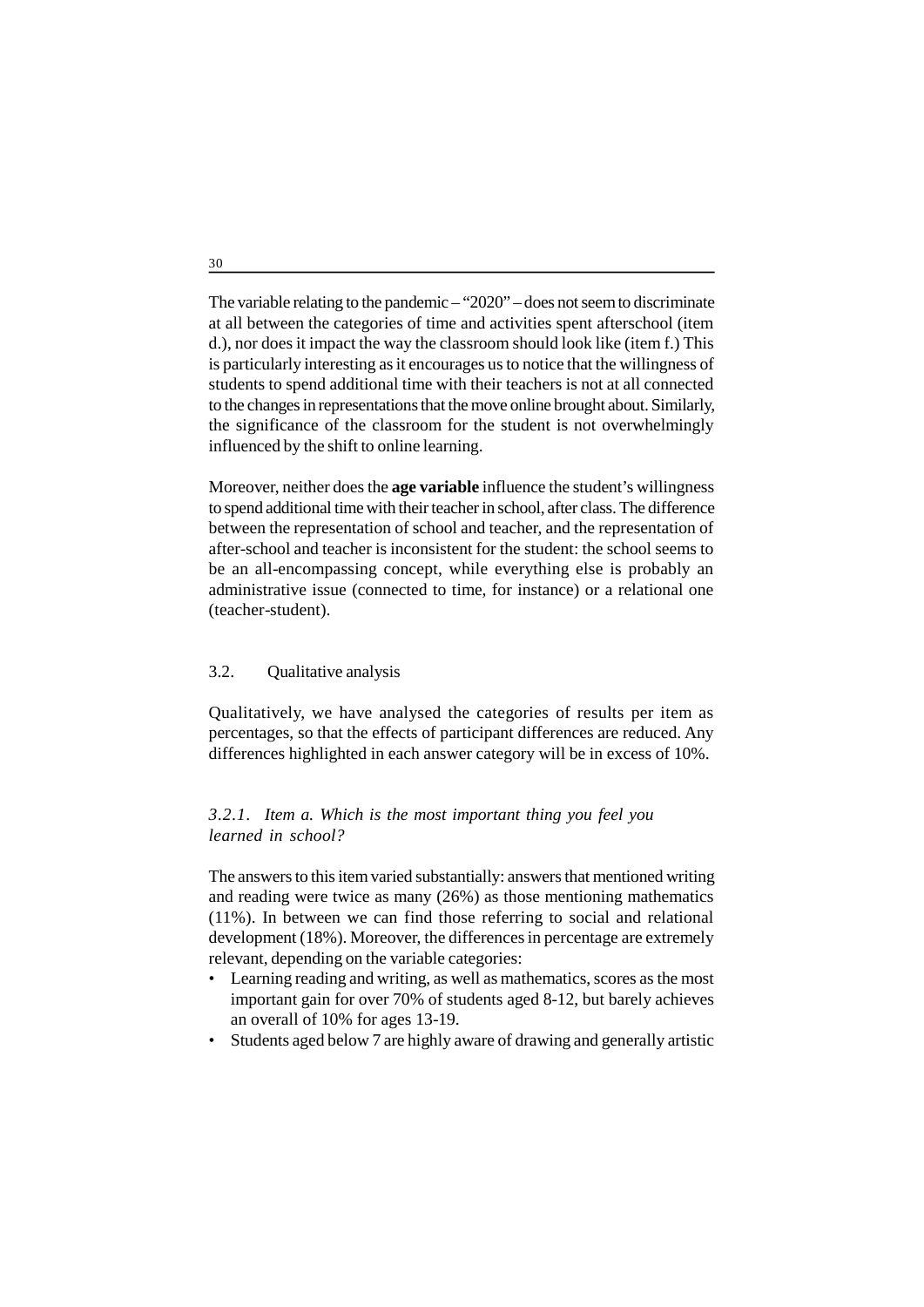skills (71%), but these become virtually non-existent for students over 14 years old. A similar scenario takes place with teamwork abilities (only scarcely mentioned over the age of 13 – 26%, and other interests and hobbies – 11%). For students over 13, these categories score a similar percentage with the "I don't know / I can't tell" answer – 27%.

- In terms of gender, there aren't many notable differences in terms of awareness. The only exception is that 67% of girls seem to be more aware of learning to work as a team in school, compared to only 33% of the boys. Other than that, we can safely restate the previous idea according to which the representations of male and female students about school and teacher are similar, and teachers do not typically discriminate based on gender.
- Things are remarkably different for the pandemic variable "2020": there are differences close to 100% between the students' perception before and during the pandemic. Starting with 2020, only 36% of students seem to realise that they learn to read and write in school (compared to 64% before 2020). The learning of mathematics almost disappears from school representation: it falls sharply from 81% before the pandemic, to a mere 19% during 2020. Practical and artistic skills decrease from 65% by almost half – 35%, while socializing and friends follow a similar pattern. Perhaps the most significant fact is that school representations seem to get de-structured, as suggested by the increase of "I don't know" answers from 27% to 73% in 2020.

#### *3.2.2. Item b. Do you feel understood by your teacher?*

- Interestingly enough, positive representations of teacher support and empathy seem to increase in primary school from 25% (ages 5-7) to 32% (ages 9-12), however they only reach a total of 13% for other ages. Negative representations of teacher support and empathy hit a peak at 8-, 9-12-, and 13-14-year olds (over 60-70%).
- Yet again, gender does not seem to inform major difference in the answers of girls and boys, especially when they are phrases as categorical yes/no assertions. There is, however, one notable exception: boys tend to feel less understood overall (66%), compared to only 33% of the girls who share this feeling.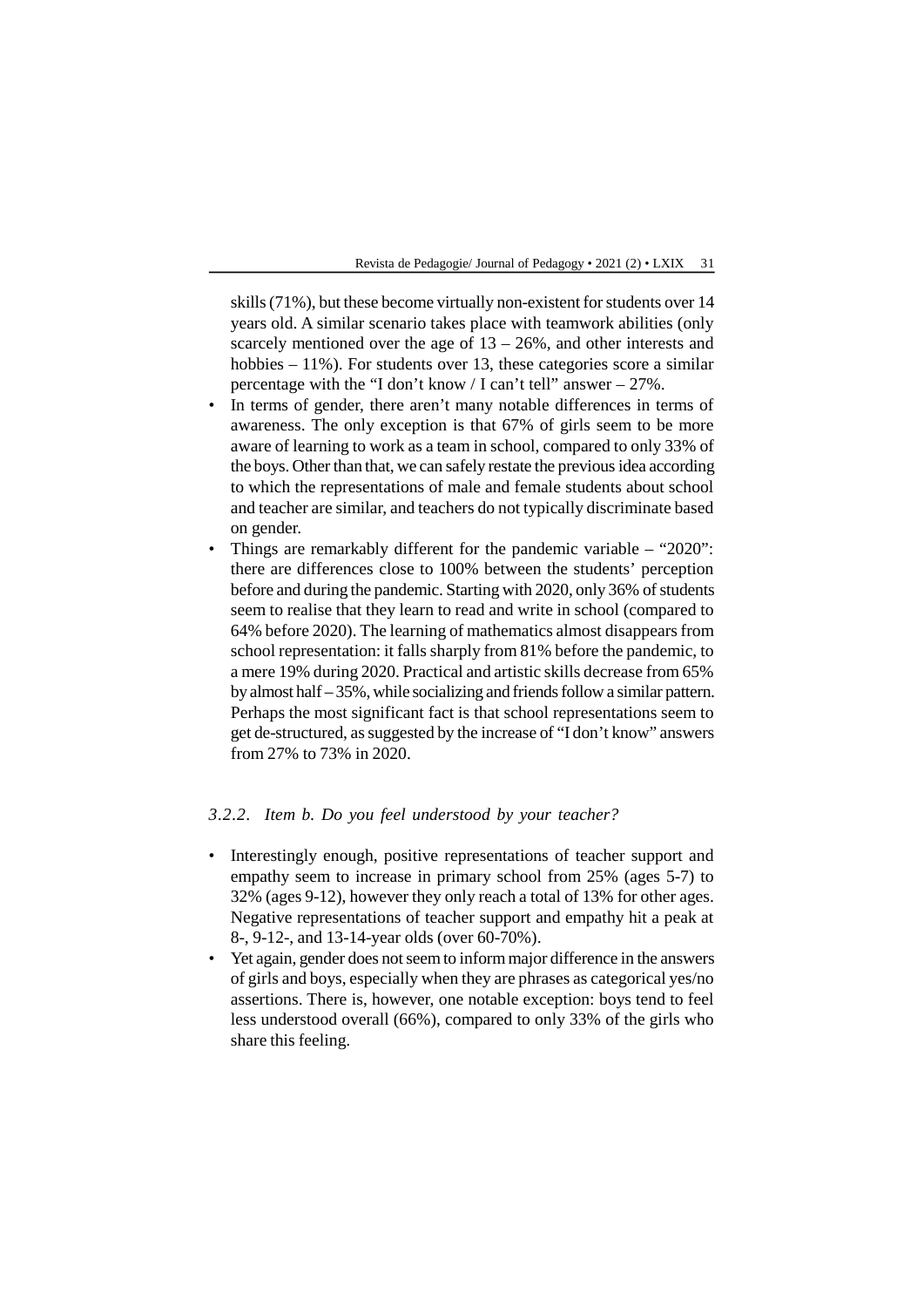• The pandemic reveals a negative polarization of teacher representations as emotional support and balance, as well as the basis of social exploration. 2020 marks a reduction by half in positive answers (36% compared to 64% before 2020), while the categorically negative answers more than double (68% compared to 32% before 2020).

#### *3.2.3 Item c. If anything bad happens to you at school, who do you tell first?*

- This item further explores the significance of the meaningful relationship between student and teacher, with the adult support, confidence and representation as a point of reference. It is a relationship that provides safety and attachment to school and specific activities. From the answers, we can notice an overall 47% of students show trust in their teachers, followed by 16% who would first tell their mothers and 1% who would share their misfortunes with their fathers.
- In terms of age, confidence in the teacher is at a peak between 9 and 12 years (33%), with a total of 89% for ages 5-12. By contrast, in the following 7 years (12-19), only 10% of adolescents would trust their teachers enough. Trust placed in adults decreases dramatically after the age of 13 (from 10% of students who would reach out to their mothers to 3%, or from 5% who would reach out to teachers to 4%). However, there is an increase in confidence placed in peers (from 15% to 19%).
- Hiding emotionally unsettling events seems to be on the increase between 9 and 14 years, with a total of 66%. The high percentage suggests that this is an extremely vulnerable age group, with obvious needs for counselling and socioemotional support. In contrast, only 16% of students aged 15-19 would keep school adversity as a secret.

In what concerns gender, there are some specific differences, although there are no significant overall discrepancies between male and female representation of trust and safety:

• Girls tend to find it easier to get close to their teachers (56% of girls would reach out to a teacher compared to 44% of boys), but they would only seldom rely on their father (only 21% of girls would reach out to the male primary care, compared to 79% of boys). Additionally, more girls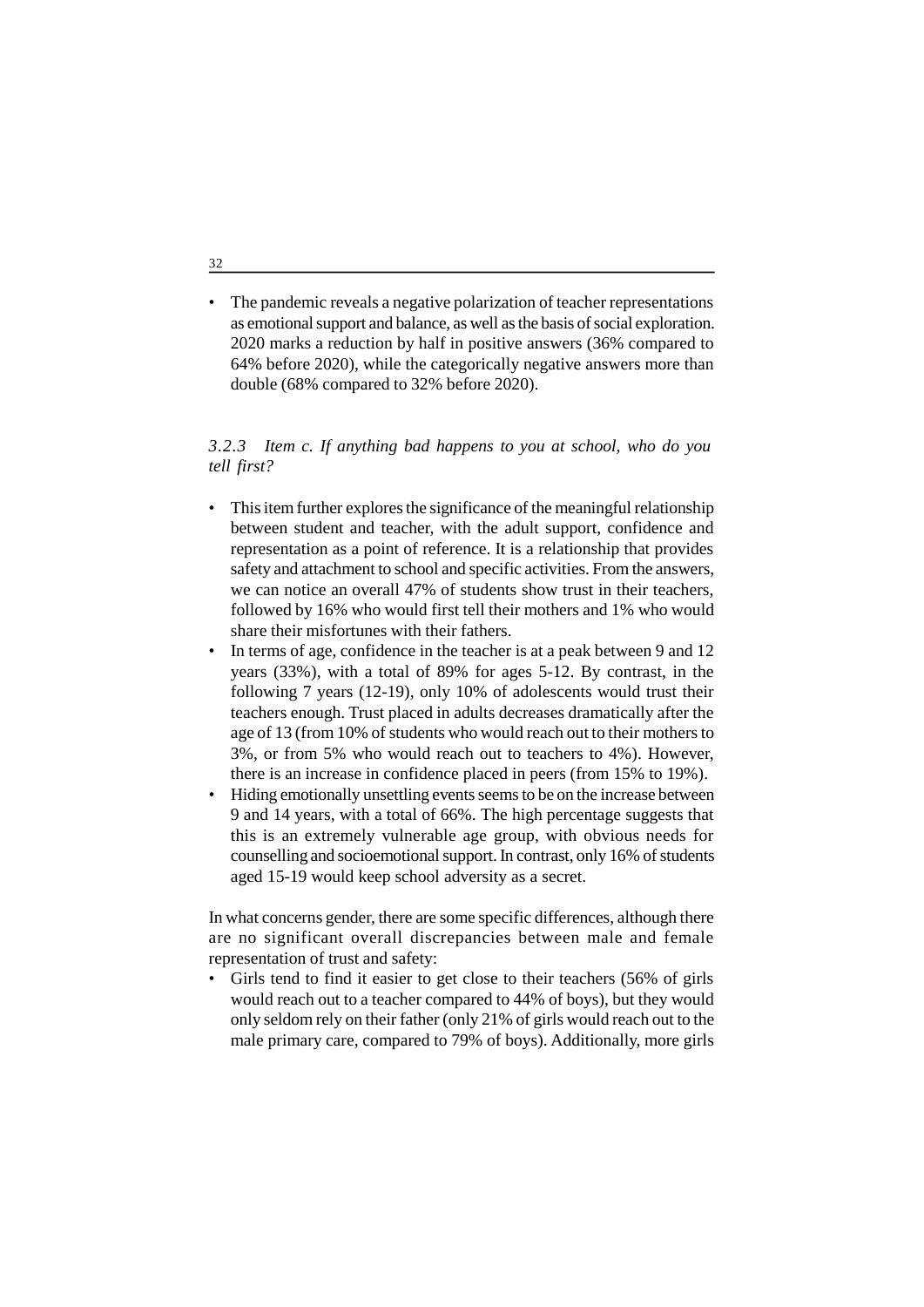regard peers as significant support than boys (62% of girls compared to 38% of boys). The data also reveals the fact that boys tend less to look for external support, relying instead mainly on the father figure (79% boys compared to 21% girls).

In terms of the pandemic variable, the findings reveal, first of all, a substantial decrease in the teacher role for support, together with that of the parents, while the other sources of confidence and safety stay relatively the same as before 2020: the percentage of students that would reach out to a teacher diminishes by half after 2020 (from 68% before the pandemic to 32%). Similarly, the support of the father figure falls sharply from 71% to 29%, while slightly more students would reach out to their mothers instead (53% compared to 47% before the pandemic). Interestingly enough, students stop looking for support in any other school staff – headteacher, other class teachers (there is a stunning change from 100% to 0%), while reaching out to peers also shifts negatively from 57% to 43%.

*3.2.4 Item d. If you could spend more time at school with your teacher(s), how long would that be and what activities would you like to do?*

This item was aimed at highlighting the student-teacher relationship and its strength beyond the timetabled classes that one *has to attend*.

The age variable shows that the willingness to stay for after-school activities is the biggest for ages 9-12. A similar percentage (around 10%) of students would show the same willingness around age 8, but that decreases drastically (by up to three to ten times) for ages 13-19. Nevertheless, a significant number of students would be willing to spend their *entire day* in school (37%), but only at around 8 years of age. There is also the negative extreme, with a good number of students who are not willing *at all* to spend extra time in school: 26% of 8-year-olds and 29% of 9-12-year-olds.

Gender seems an interesting variable for this item.

• There are twice as many girls than boys who would be willing to spend their *entire day* at school (67% of girls compared to 33% of boys), even if for those students who are not willing at all to spend extra time in school, gender is almost irrelevant (46% of girls and 54% of boys).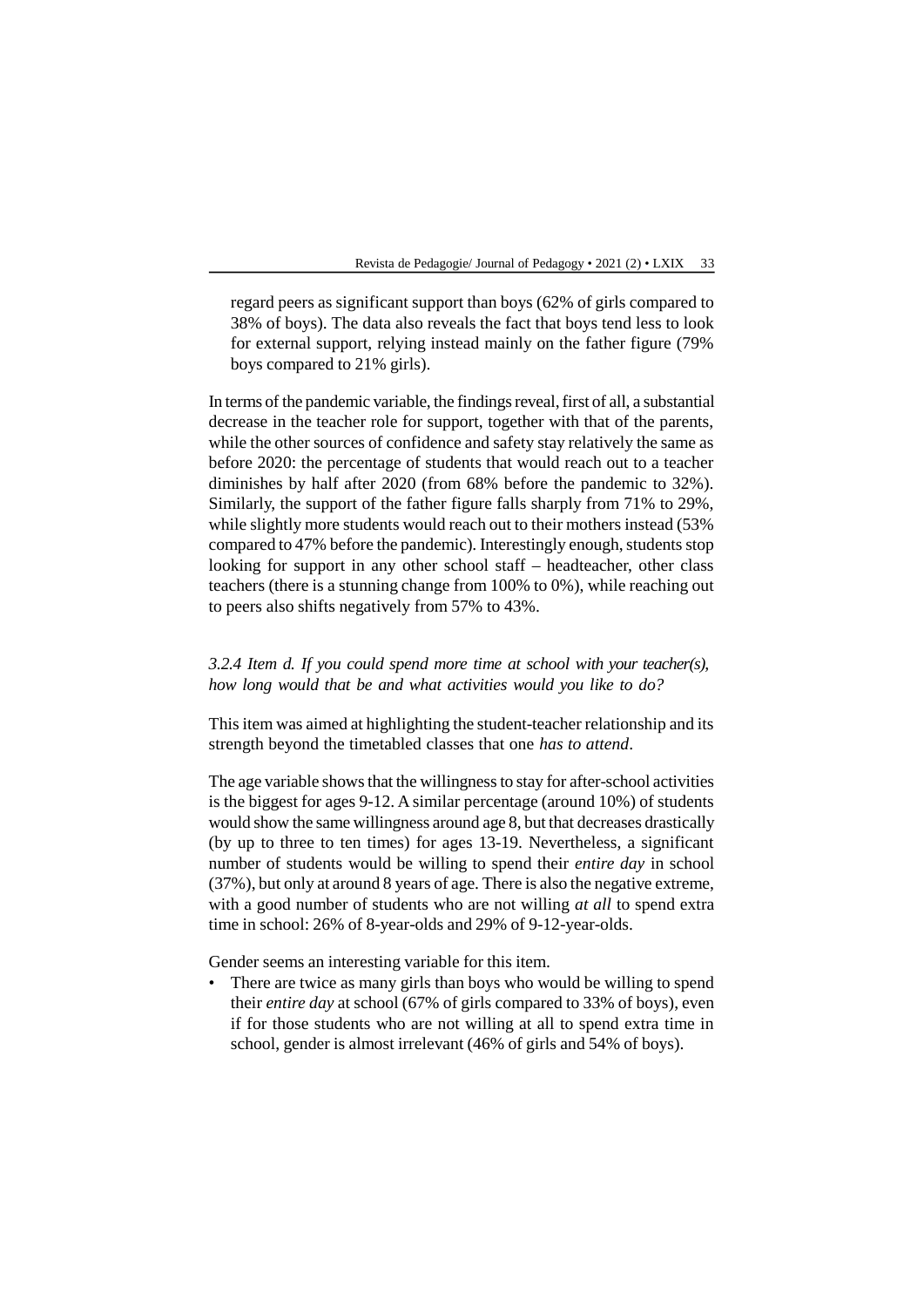• The most notable are the differences in activities and school subjects that each gender displays: boys are more interested in mathematics and science (75% compared to only 25%), while girls would stay over time to do activities such as painting, modelling or other practical skills (63% of girls compared to 38% boys), languages and communication (73% of girls compared to 27% of boys). An almost equal number of girls and boys would stay longer for physical activities (46% of girls and 54% of boys).

What did the pandemic restrictions in learning organisation and delivery bring about? Here are the differences of more than 10%:

- There is a dramatic fall in the overall student interest in mathematics and science, from 83% before 2020 to 17% after that. An identical decrease can be noticed in practical and artistic skills (from 83% to 17%), and a very similar one as well for languages and communication (from 82% to 18%), while the shift of interest in physical activities is reduced from 67% to 33%.
- Additionally, only 22% of students would be now willing to spend the *entire day* at school compared to the 78% of students before 2020 (prepandemic times), whereas the percentage of students who would not be willing *at all* to stay overtime stays relatively the same during the pandemic. The same tendency can be noticed among students who would be willing to stay a few hours (3-4 hrs) longer: their numbers drop to half during the pandemic (71%-28%, respectively 62%-38%).
- However, there is a steady percentage of students who are willing to stay 1 or 2 hours longer at school (59% of students before 2020 compared to 41% after 2020, respectively 51%-49%).

We could therefore say that the effect of restrictions on the student's willingness to stay longer in school is the more noticeable the longer the additional times potentially spent with the teacher (there is an average decrease of 50%). The percentage of students who do not find any motivation to spend extra time in school stays the same as before the pandemic.

#### *3.2.5. Item e. What should your teacher do so that you are happier at school?*

The independent variable of age shows that 9-12-year-olds (51%) would be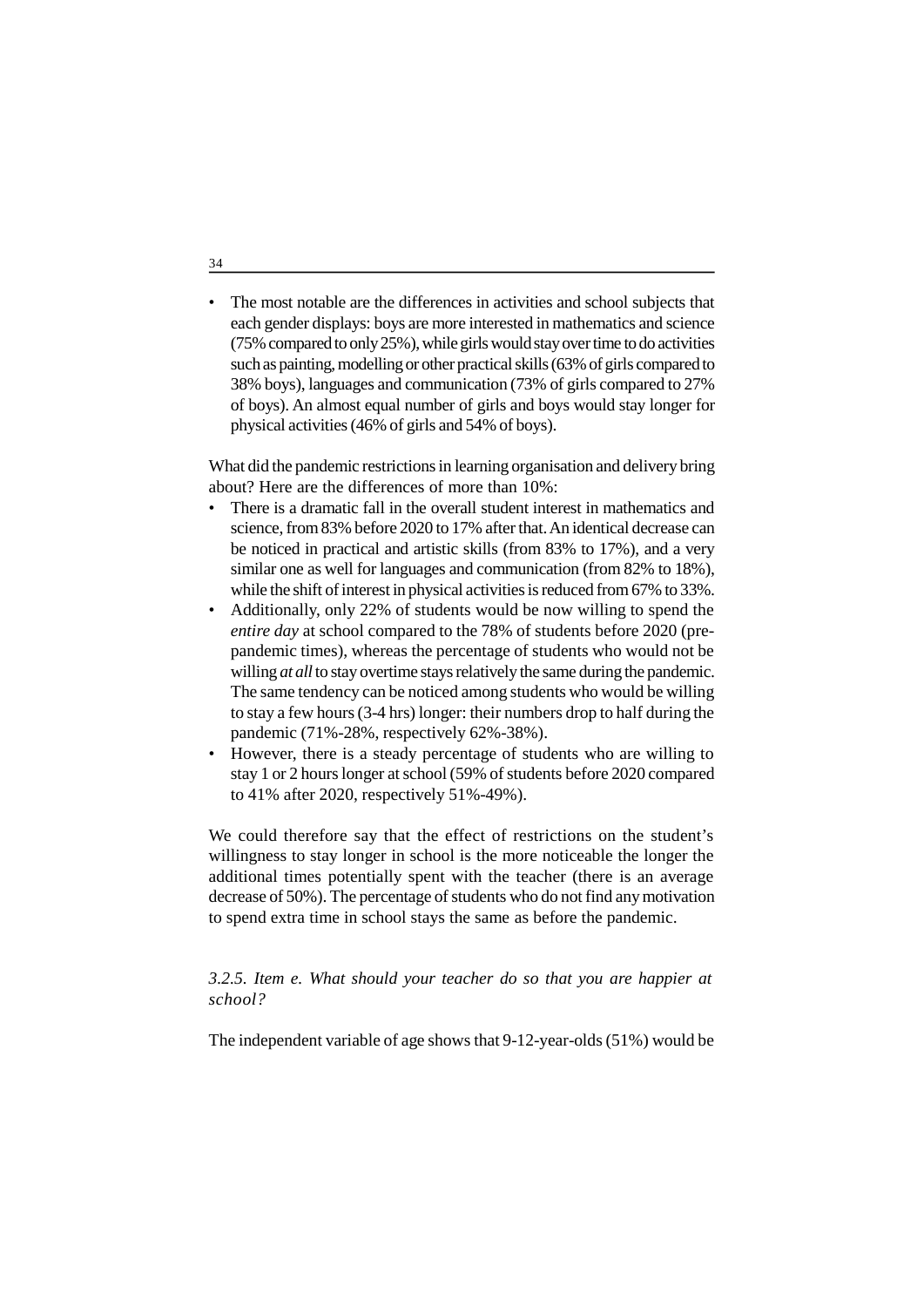happier if less homework were assigned. Younger students (5-7 years of age) say that their teacher should smile more (32%), which totals up to 80% of the answers up to 12 year olds. The need for *reading* is very significant at 8 (33%), as well as that for *play* (37%). Between 8-12 years of age, students seem to feel that they don't understand enough (a cumulative 37%). As a result, one of the most present needs is for support from their teacher ("I want them to just sit with me").

Of the students who display a sensitivity towards the teacher raising their voice, the peak age seems to be 8 year olds (30%), while the overall percentage among 5-9-year-olds totals 50%.

At the same time, an overwhelming 98% of students who answered they are *(already) happy* are between 5 and 12 years of age, reaching a peak between 9-12 years old (44%).

In terms of age, girls seem to feel the need for more *fairness* (61% of girls compared to 39% of boys). Girls also display a more noticeable *need to understand more* (70% of girls compared to 30% of boys) and refer to themselves as happy more often (67% versus 33%).

The pandemic – "2020" decreased the need for play (which reaches only 32% after 2020 compared to the 68% it scored beforehand); it also diminished the perceived need for *rules* (15% post 2020 compared to 85% before), as well as the need for the teacher *to just sit with me* (33% after 2020 compared to 67% before). Only 30% of students (less than half in 2020, compared to the 70% beforehand) still make a mention of teacher raising their voice, but there are also significantly fewer students who feel *already happy* (30% in 2020 compared to 70% before).

*3.2.6. Item f. What should the classroom be like so that you are happier at school?*

The last research item explores the significance of the classroom, which is frequently and heavily influenced by the personality of the teacher and the nature of the relationship between teacher and student.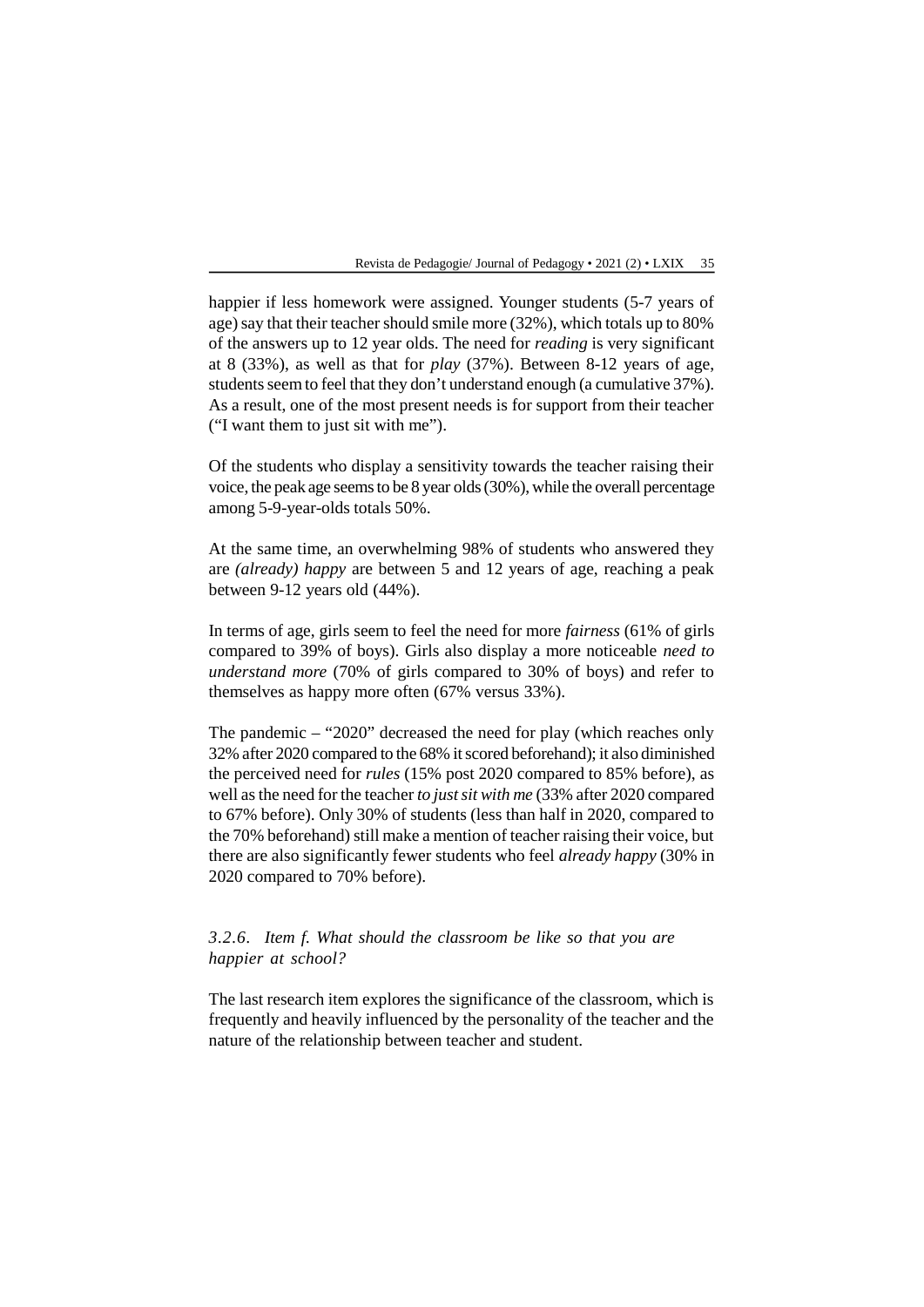We started by considering what the various representations of the classroom are for different age groups, as an extension of teacher personality and school's organizational profile, and we were able to identify the following:

- for 5-7-year-olds, it is important that the classroom is colourful (33%) and beautiful (34%);
- for 8-year-olds, the room must be beautiful (38%) and have a lot of visuals (42%);
- for 9-12-year-olds, the most important is that the room be clean and tidy (48%), a place of happy relationships, friends and understanding (38%);
- most 13-19-year-olds also refer to tidiness, cleanliness and quality relationship. It must also be mentioned that many answers for this age group specify equipment and facilities as being important (22% in total).

In terms of gender, most girls seem to prefer a colourful classroom (60% of girls compared to 40% of boys) and focus more on harmonious relationships (57% of girls compared to 43% of boys). In other respects, there are only minor differences around 10%.

The pandemic variable generated a significant decrease in all aspects connected to the student perception of the classroom, the most obvious of which refer to the room being *beautiful* (mentioned by only 34% of students compared to 66% before 2020), *images and fairies* (29% compared to 71% before 2020), *nicely decorated* (34% compared to 66%), *clean and tidy* (39% compared to 61%). The results provide fertile ground for future research on the differences between the physical learning environment and the virtual classrooms of online education.

# **4. Discussion**

The findings of this study have to be seen in light of some limitations. First, the study focused on two different groups (pre-pandemic and pandemic) in terms of age and gender distribution, with no analysis of urban/ rural disparities. Second, not all age groups had the same consistency level; for some of them, the low number of valid recorded responses impedes on the strength of evidence in favour of our research hypotheses.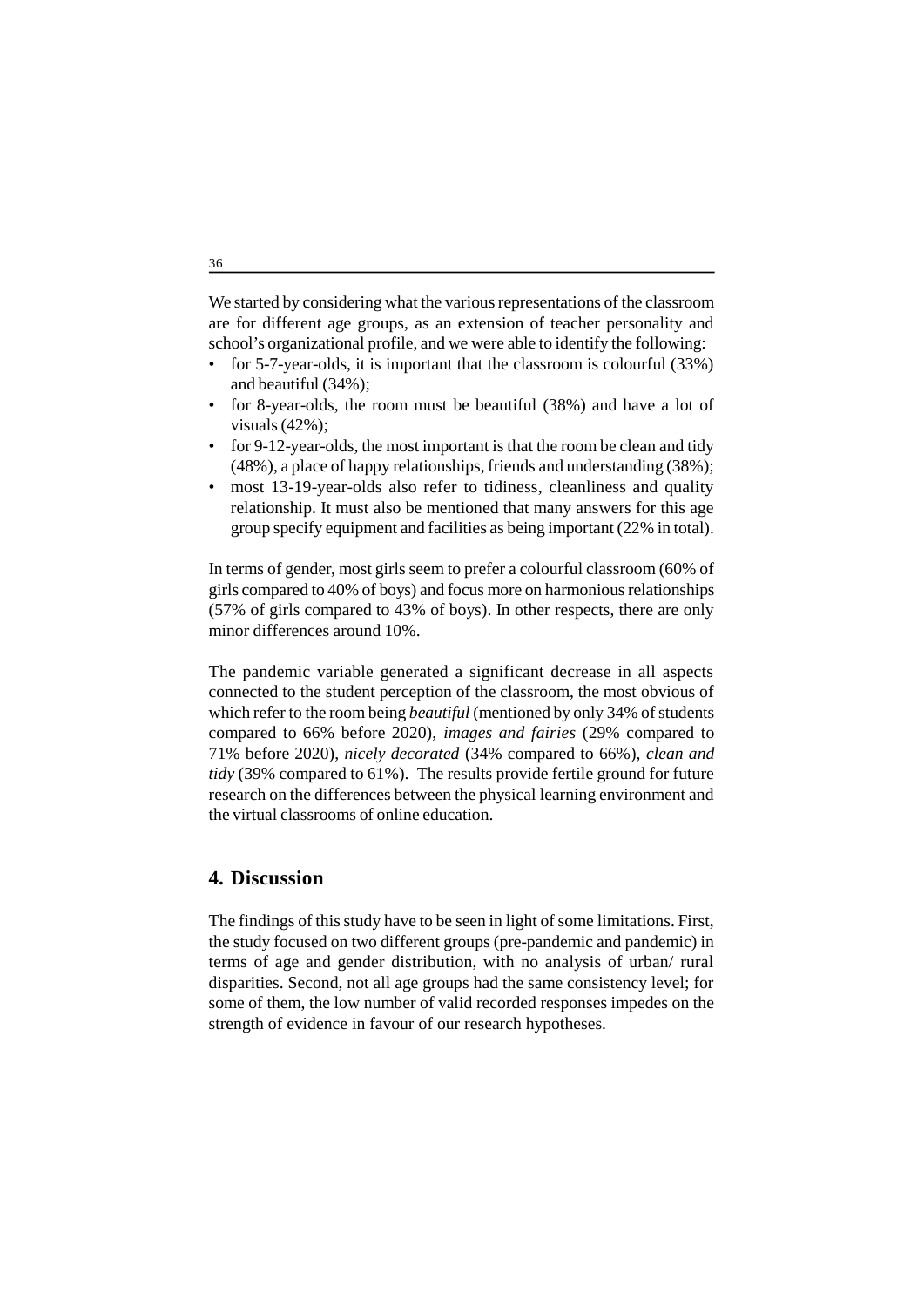Nevertheless, the analysis clearly points out that the restrictions on educational activities have had a considerable impact on how students relate to both teachers and the school as whole. Despite their relatively short duration of enforcement, the pandemic-related constraints have reverberated in the chief aspect of school life (by way of comparison, a similar educational shift, the Reception/ Preparatory class year, needed to benefit from years of teacher training, as well as systematic action on parents and students alike).

Our research results show once more that the mental representations of teachers change significantly with the student age, the most sensitive of whom are 9-12-year-olds, who are particularly dependent on their interaction with the teacher.

Furthermore, the student gender influences only partially and to a small extent their mental representation of their teacher, which at the same time highlights the teachers' ability to treat students as developing beings rather than girls or boys who act in specific roles – which comes to show that gender discrimination is virtually non-existent.

There are, however, a few essential elements that need to be addressed by teachers and educational managers and which require immediate, even if not systemic, intervention.

• Student gender determines different needs.

Girls seem to need:

- a physical space that is well equipped and psychologically safe and warm;
- more playful interaction with the teacher;
- their learning organized in different ways, since they feel certain tasks and subjects are more difficult;
- more teamwork.

At the same time, the girls' answers point to the fact that they are happier at school.

As for boys, they:

- feel (almost twice as) pressured by the amount of learning hours and work;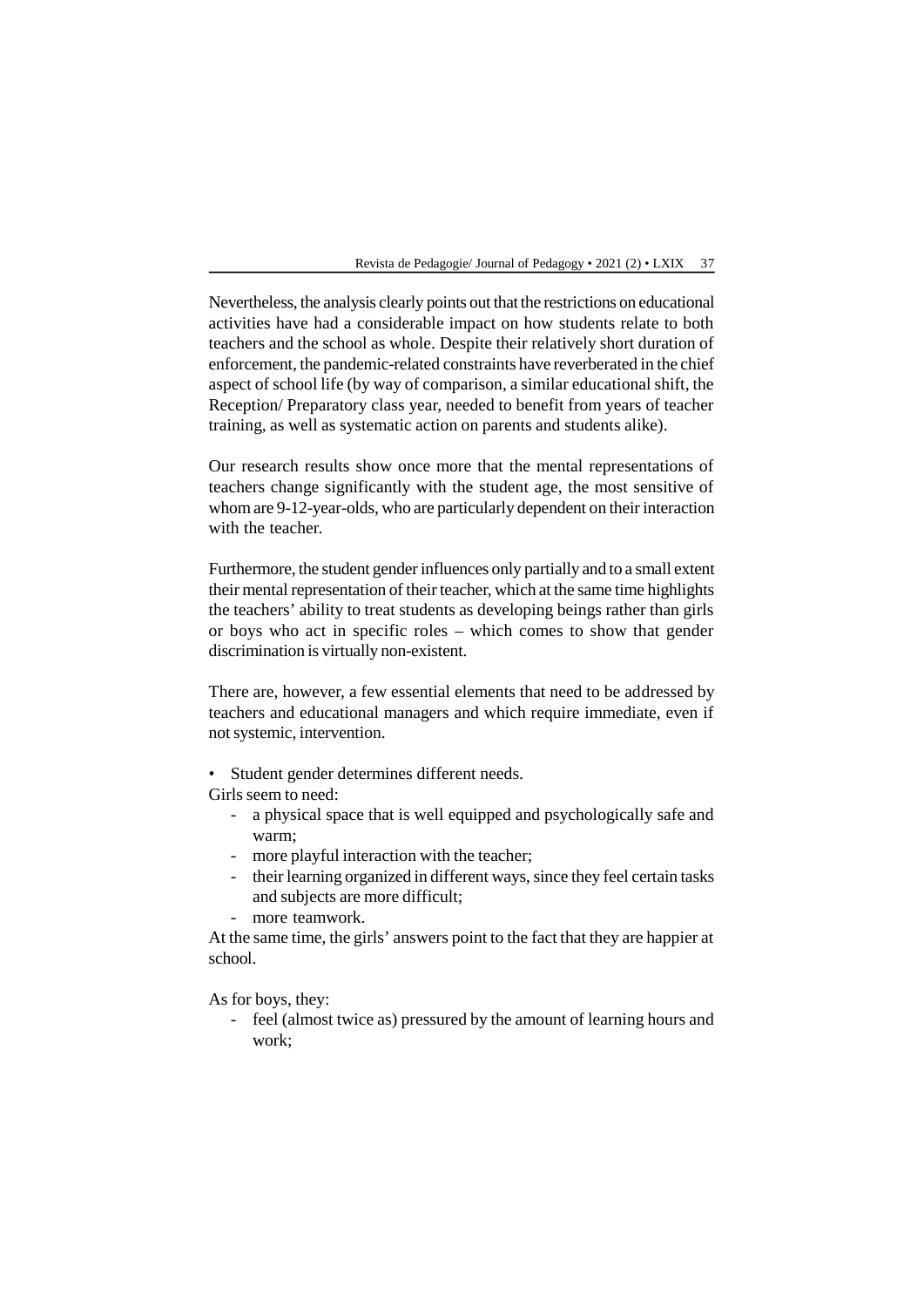- state that they "aren't understood" by teachers, which augment maladaptive behaviours and weaken the psycho-social mechanisms that would motivate and mobilize them.
- Student age influences the student relationships with their teacher and peers.
	- Even a significant percentage of 5-7 and 8-year-olds state they feel alone and unsupported in various learning tasks, which leads to a negative separation between students and learning activities, as if they are constantly tested against standards they do not quite grasp and therefore don't know how to succeed.
	- The teaching style, the quality of the relationship with the teacher and a supportive attitude seem to matter more to 5-7 and 8-year-olds.
	- Similarly, peer relationships prove to pose a problem to 9-year-olds, which later decreases from 55% to 28%.
	- Students in the 5-7- and 8-years age groups seem more sensitive to how well equipped the physical space is and how attractive it is, displaying at the same time a substantial need for alternative activities.
	- Almost every other student between 6 and 8 years of age would like their teacher to use a softer voice (52%) and would need more help to understand things (49%).
	- Every third student between 6 and 8 years of age says they would like their teacher to smile more.
	- There is a notable polarisation between students who realise the value of school and learning, and those who are thoroughly under-motivated. This leads to the idea that building and developing an awareness of the importance of education, as well as the efforts that assist this process, have already been established prior to this age and work autonomously further on.
	- During the pandemic, there are twice as many students who feel burdened by homework and school activities, over a very short time (one year).
	- Many of the students who participated in our study have explicitly stated the need for their teacher to be closer to them and engage in shared activities, which suggests they might have felt abandoned in the face of academic difficulties and issues. Overall, there is an enhanced need for a different kind of learning and teaching, with fewer subjects and less pressure to perform.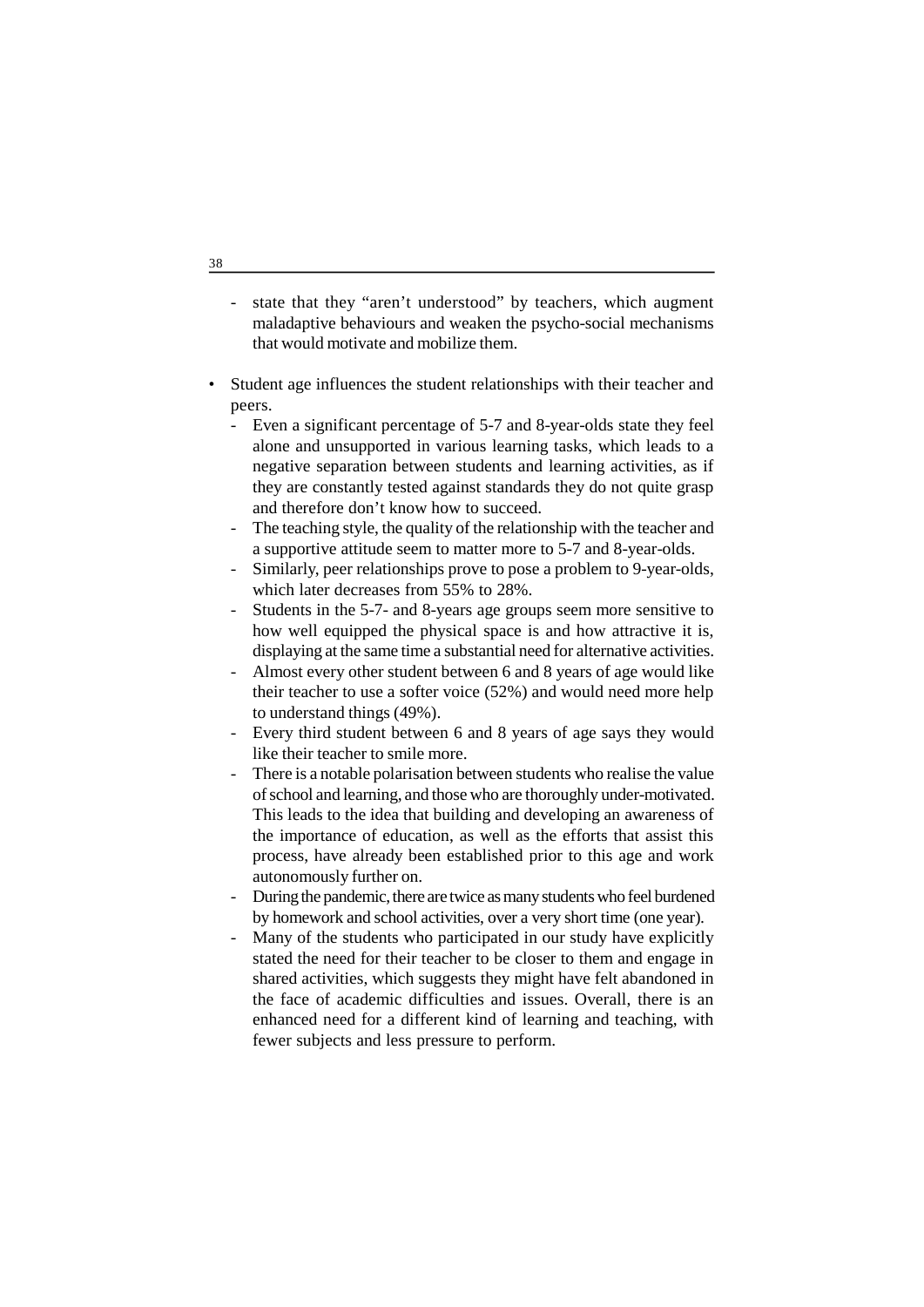# **5. Conclusion**

The results of our research confirm that the measures imposed in the context of the 2020 pandemic have substantially altered the national educational landscape. Besides the age and gender specific needs that were also part of this study, we believe it is essential to consider future interventions that would minimize the harmful effects of the changes brought about by the pandemic, as well as to develop educational programmes that will be suited to the current context. The future of post-pandemic education will depend to a great extent on understanding a new educational paradigm, as well as on the systemic capacity to view these challenges as just as many development opportunities.

# **References**

- Barnett, W.S., & Jung, K. (2021). *Seven Impacts of the Pandemic on Young Children and their Parents: Initial Findings from NIEER's December 2020 Preschool Learning Activities Survey*. National Institute for Early Education Research.
- Galos, S., & Aldridge, J.M. (2020). Relationships between learning environments and self-efficacy in primary schools and differing perceptions of at-risk students. *Learning Environments Research, 24*(1), 253-268. https://doi.org/10.1007/s10984-020-09323-0
- Harwood, R., Miller, S.A., & Vasta, R. (2010). *Psihologia copilului*. Polirom.
- Onyema, E.M., Nwafor, C.E., Obafemi, F.A., Shuvro, S., Fyneface, G.A., Aabha, S., & Alhuseen, O.A. (2020). Impact of Coronavirus Pandemic on Education. *Journal of Education and Practice*, *11*(13), 108-121. https://doi.org/10.7176/JEP/11-13-12
- Pokhrel, S., & Chhetri, R. (2021). A Literature Review on Impact of COVID-19 Pandemic on Teaching and Learning. *Higher Education for the Future*, *8*(1), 133-141. https://doi.org/10.1177/2347631120983481
- Saavedra, J. (2020). *Educational Challenges and Opportunities of the Coronavirus (COVID- 19) Pandemic*. World Bank Blogs.
- Tsolou, O., Babalis, T., & Tsoli, K. (2021). The Impact of COVID-19 Pandemic on Education: Social Exclusion and Dropping out of School. *Creative Education*, *12*, 529-544. https://doi.org/10.4236/ce.2021.123036
- UNICEF (2021). *Building Resilient Systems beyond the COVID-19 Pandemic: Second set of considerations for school reopening*. UNICEF Europe and Central Asia.